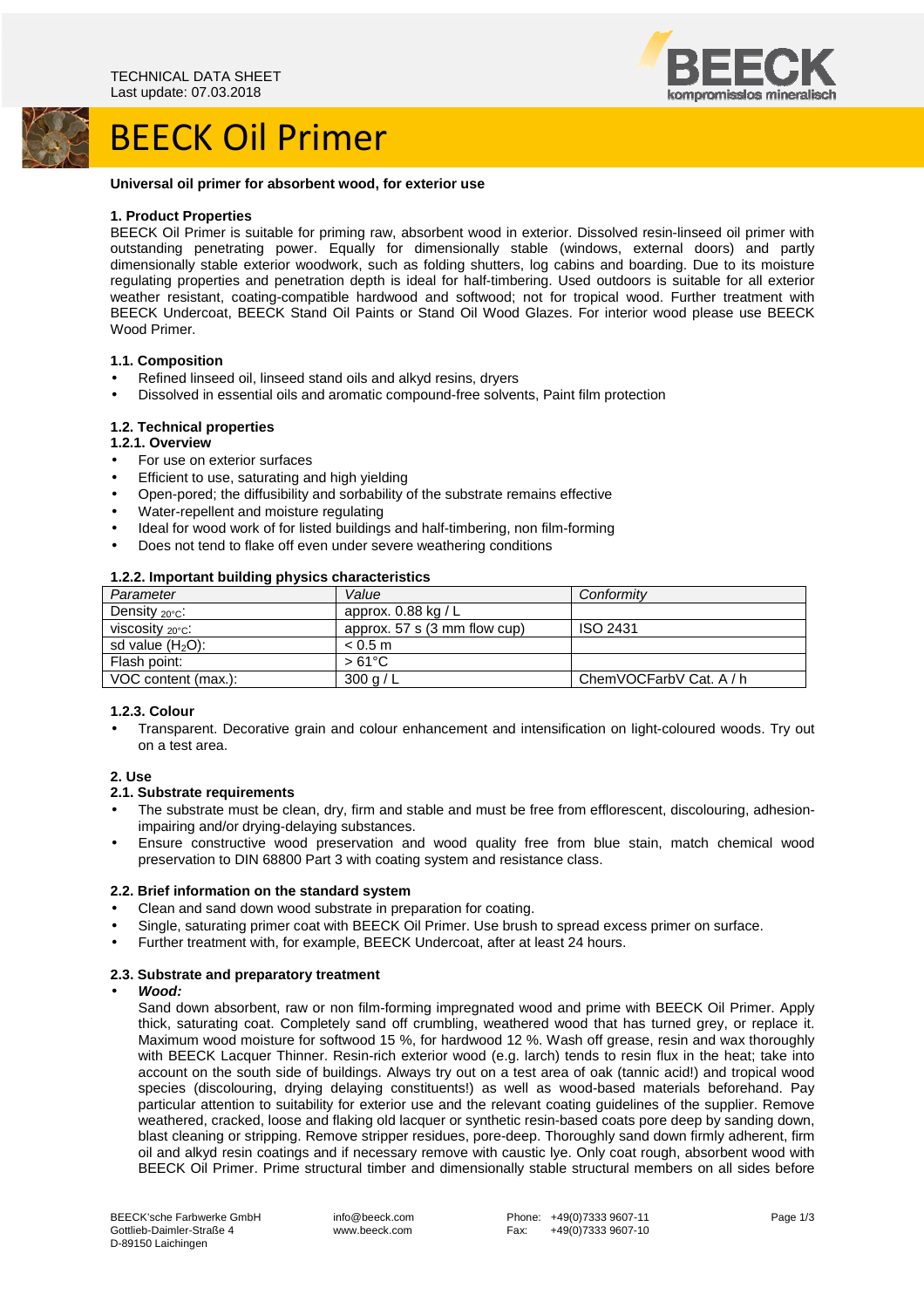

# BEECK Oil Primer

installation and additionally precoat once with BEECK Undercoat or BEECK Stand Oil Wood Glaze. Prime the rear of exterior panelling as well due to warpage if moisture is absorbed. Ensure back ventilation.

- **Unsuitable substrates** are horizontally installed or slightly sloped wood exposed to the weather, mechanically stressed and wood in contact with the soil. Note constructive and possible chemical wood preservation according to DIN 68800 Part 3. Try out on a test area of tropical woods, oak and wood-based materials.
- **Defective substrates** require a differentiated approach, examine and try out on a test area first.

### **2.4. Application instructions**

### **2.4.1. General information**

Check substrate suitability as required (see 2.1 and 2.3). Pay particular attention to the absorbency, strength and texture of the respective substrate. Try out on a test area before using on high quality and critical surfaces. Ensure that the product is used by qualified persons only.

- Carefully cover surfaces which are not to be treated especially glass, window sills, expansion joints, lacquer, plastics and hardware – and protect them from splashes.
- Shake up canister before use.
- Provide personal protective equipment.
- Do not use in wet conditions, if there is a risk of frost, on hot surfaces or in the blazing sun.
- Minimum application temperature: +8°C
- Ensure sufficient ventilation and heat (room ambient temperature) for drying.
- Drying time per coat: in normal climate is ready to coat over after at least 24 hours.
- Only coat over dried primers. Tack-free in normal climate after several days, avoid excessive coat thicknesses and gluing up/clogging, e.g. in windows rebate.
- Protect fresh exterior coatings from the rain; hang up scaffolding sheeting in front of the surface worked on.

### **2.4.2. Application**

In the system: BEECK Oil Primer is sold ready to use and is applied unthinned by brushing, spraying, flow coating or immersing.

- Saturate the wood well, after around 20 minutes carefully use a brush to spread excess coating on the surface. Also brush out well on rough and cracked wood.
- Excess surface material must also be carefully removed from horizontal surfaces and pockets with a brush and / or compressed air if using spray methods, immersion or flow coating. Do not allow any "lakes", surplus material or runs and sags to dry on. A sample application is advisable.
- Note the risk of auto-ignition in extractor filter mats in case of oily overspray.
- Carefully sand down shiny patches after drying; they cause adhesion imperfections and drying delays.
- Before applying the following coating sand the surface until finely matt (grit size approx. 240), especially on swellable and rough wood and in case of dust inclusion and glossy excess surface material.

### **3. Application Rate and Container Sizes**

The application rate, i.e. the quantity required for planed softwood is approx. 0.08 L BEECK Oil Primer per m². Determine additional application rate on rough-sawn wood and wood-based materials by trying out on a sample area.

Container sizes: 0.25 L / 1 L / 3 L / 10 L / 30 L

### **4. Cleaning**

Use BEECK Lacquer Thinner to thoroughly clean equipment, tools and soiled clothing with water immediately after use.

### **5. Storage**

Stored in original container, tightly closed, can be kept for at least 24 months. Close opened containers airtight. Never pour into solvent-swellable containers.

### **6. Hazard notes, safety instructions and disposal**

Comply with the EC Safety Data Sheet. Safety data sheet available on request.

May cause sensitisation of susceptible persons. Contains Orange oil, 3-Iodo-2-propynylbutylcarbamate. May produce an allergic reaction. Cleaning cloths, paper or other materials that are used for absorption can become a potential fire hazard. Collect and safely dispose in closed, non-flammable containers after use.

### **Hazard statements:** Harmful to aquatic life with long lasting effects.

**Precautionary statements:** Keep out of reach of children. Do not get in eyes, on skin, or on clothing. Avoid release to the environment. Disposal in accordance with the official regulations. Waste disposal number: 080112

 info@beeck.com www.beeck.com